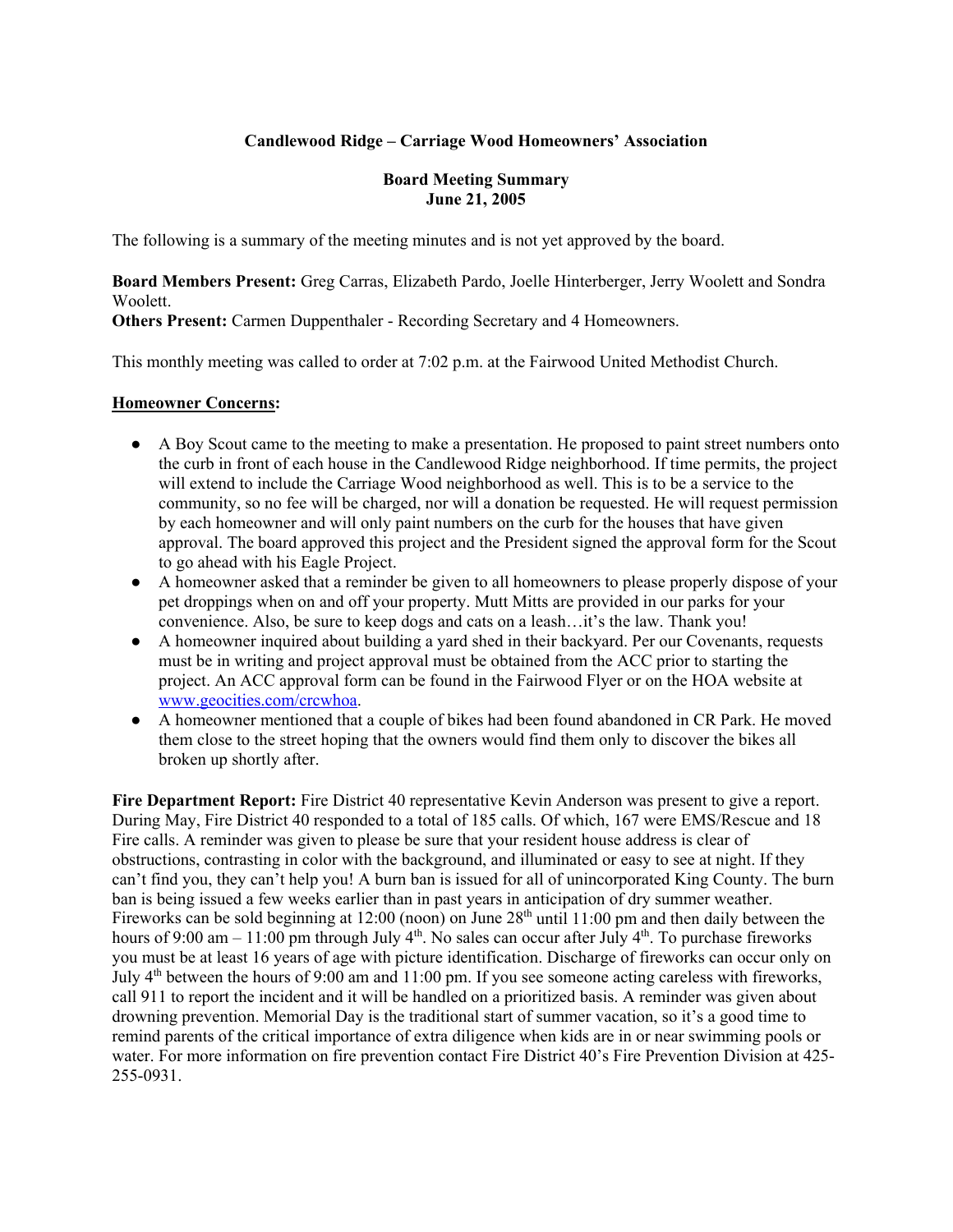**Police Report:** Officer Sam Shirley was present to give a report. He stated that things had been quiet this month and that overall crime was down in our area. A homeowner mentioned that he had seen teens drinking beer in CR Park earlier that day and that broken beer bottles were found along the pathway and in the street in front of the park. Homeowners are encouraged to call 911 to report when witnessing criminal activity in our parks such as drinking alcohol. It was said the Sheriff's office would be putting more emphasis on patrolling CR Park and CW Park to discourage this type of conduct. A reminder, when visiting our parks, to please put litter in its place. Thank you!

**Approval of Last Month's Minutes:** A motion was made to approve the May board meeting minutes as written. It was seconded and passed. Signing of the minutes took place by the board.

#### **Common Areas Report:**

- The CAM Chairman met with Dave Hancock of King County Stormwater Services concerning the wooden fence surrounding the retention pond beside SE  $184<sup>th</sup>$  street in CW. While he was reasonably certain the developers had installed the fence, he had found a notation in their files that said they had agreed to maintain the fence. A fence is required for safety reasons due to the steep slope down to the pond. He agreed to repair the fence and is submitting a work order to have it taken care of as quickly as possible.
- A homeowner phoned the HOA indicating that gravel had recently been washed away along a portion of the asphalt path at the northern entrance to CR Park by heavy rains. Plano Bros was asked to come out and look at the problem. Within a week, a crew came out and repaired the problem.
- $\bullet$  The water in our parks is usually turned on the 1<sup>st</sup> of July. The decision was made to hold off on turning on the water until seen necessary, to keep water cost down.

**Architectural Report:** The ACC Chairman was not present to give a report this month.

**Complaints Negotiations Report:** The Complaint Negotiation Chairperson presented the HOA complaints report to the board. Currently there are 6 new complaints, 16 pending complaints and 6 have been closed. A discussion of some of the complaints on the list took place.

All complaints must be received in writing and signed by the author. Your name, address and phone number must be included on the written complaint so that the HOA may notify you that the issue is being addressed. You may then mail your complaint to the HOA address at P.O. Box 58397, Renton, WA, 98058. Complaints are kept confidential and you will remain anonymous.

**Treasurer's Report:** The May budget comparison report was presented and briefly discussed. A \$930 bill for the CR park bridgework showed on the capital fund rather than as an expense against the budget. Other than that, just the normal expenses had occurred.

#### **Committee Reports:**

### **Capital Improvement Committee –**

• The Johnson Braund Design Group developed a preliminary design for the repair of the bridge in CR Park. Several discussions with King County DDES have taken place and a meeting with DDES, a representative from Johnson Braund and two board members took place on June  $15<sup>th</sup>$ . Initially it appeared that a repair under a grading permit would work. However, the grading permit representative who was called down to the meeting didn't agree. He thought our project was more than a repair and that the HPA (state issue) would need to be involved because of the stream. The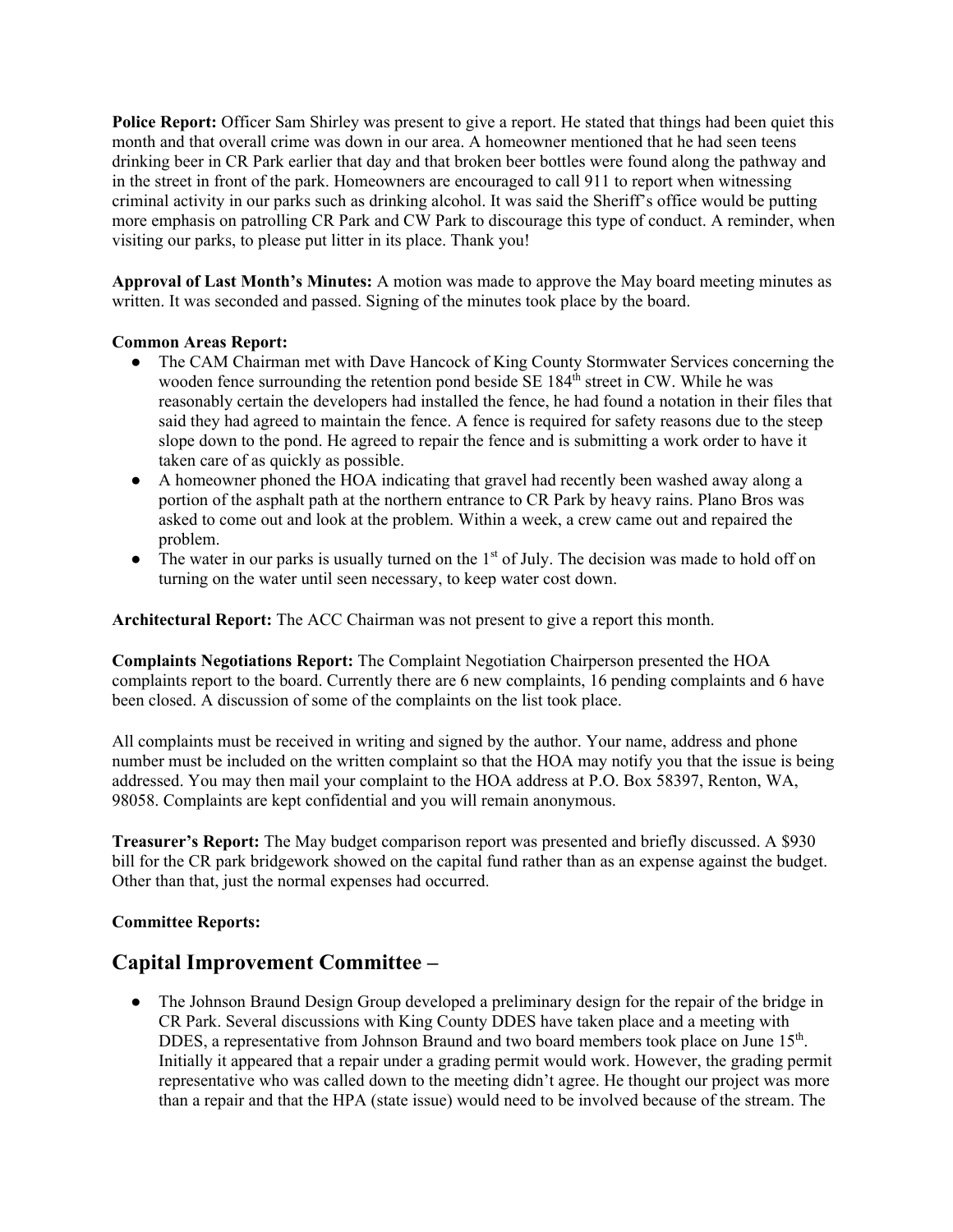committee is awaiting additional feedback from the grading permit group.

- Two contractors were contacted for estimates to repair the bridge to our architect's drawings. The repair plans include the construction of a rail 42" above the bridge deck to meet insurance requirements. The committee is considering alternate railing approaches as this turns out to be very costly according to the bid received.
- The Plano Bros have provided an estimate to repair the worst sections of the old portion of the asphalt path. A couple sections have become definite safety hazards. The cost appears to be reasonable, however repair will be contingent on the cost of the bridge repairs and a decision to retain the City of Seattle pipeline right-of-way permit over the long term.
- The old big toy in CR Park is scheduled to be removed this September due to the following safety issues:
- 1. Some pieces are missing on the structure
- 2. Clear area on one side of swings does not meet safety standards
- 3. There is one spot about 7' high with no safety railing that children could fall from
- 4. Much of the wood on the platforms and railings are badly worn
- 5. Gravel retaining timbers have rotted in places
- 6. Our maintenance contractor will not inspect it because they will not assume liability
- 7. Currently it is a place for teens to gather and party after dark
- 8. It is thoroughly covered with graffiti

Due to visible safety concerns, the decision was made by the board to have the big toy removed this fall as a safety precaution. Replacement of the old big toy will be contingent upon the bridge repair, path repair and the decision to retain the City of Seattle pipeline permit.

 $\circ$  A discussion of the City of Seattle right-of-way permit took place. The President suggested contacting them to negotiate the rising cost to lease the property and the length of our contract. Due to the fact that there is no other location to place the big toy in CR Park, the HOA must lease this property if we plan to replace the big toy in the future. The President plans to contact the City of Seattle to discuss this issue and try to negotiate the cost.

## **Rules & Regulations Subcommittee -**

- A mailing was sent out to all homeowner containing the proposed new rules and regulations entitled "Architectural Control". Two positive homeowner comments have been received to date. The 30-day review and input period for homeowners will end on July  $15<sup>th</sup>$ . If no additional comments or concerns are received the document will be approved at the July  $19<sup>th</sup>$  board meeting.
- It was agreed that a policy needs to be established regarding "Park Usage". The Rules and Regulations subcommittee will be working on a draft copy in the coming weeks. A homeowner present at the meeting volunteered to be on the subcommittee to help write this new policy. If you are interested in helping to establish this new policy, you are encouraged to contact the HOA to volunteer or attend the July 19<sup>th</sup> board meeting.
- A discussion took place about organized groups/parties using our parks and also the basketball hoop in CW Park. Lately, large groups of teens that don't appear to live in the HOA neighborhood have been seen on a regular basis playing basketball in CW Park and playing loud music. A homeowner suggested lowering the hoop to 8' so children can play but discourage the use by large groups of older teens. The board liked the idea.

**The Welcoming Committee** – The next batch of welcome packets are due to be delivered to new homeowners in July. If you are new to the neighborhood and would like an HOA information packet, call